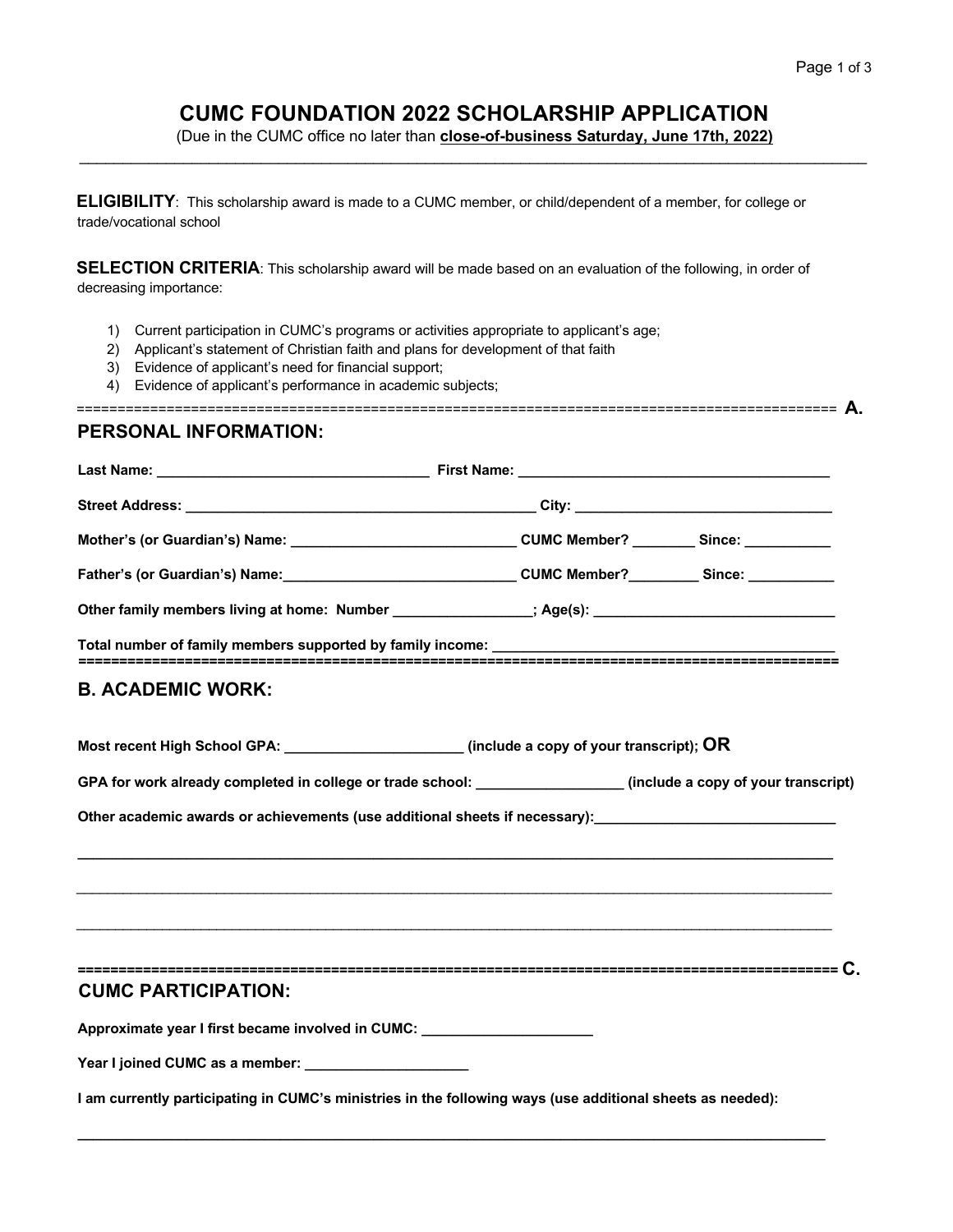|                                                                 |                       | D. OTHER COMMUNITY PARTICIPATION (use additional sheets as needed):              |               |
|-----------------------------------------------------------------|-----------------------|----------------------------------------------------------------------------------|---------------|
|                                                                 |                       |                                                                                  |               |
|                                                                 |                       |                                                                                  |               |
|                                                                 |                       |                                                                                  |               |
|                                                                 |                       |                                                                                  |               |
|                                                                 |                       |                                                                                  |               |
|                                                                 |                       |                                                                                  |               |
|                                                                 |                       |                                                                                  |               |
|                                                                 |                       |                                                                                  |               |
| <b>E. FINANCIAL NEED:</b>                                       |                       |                                                                                  |               |
|                                                                 |                       | Estimate of next year's college or trade school expenses:                        | $\frac{1}{2}$ |
|                                                                 | <b>Consisting of:</b> |                                                                                  |               |
|                                                                 | <b>Tuition</b>        | $\sim$                                                                           |               |
| Fees:                                                           | $\sim$                |                                                                                  |               |
|                                                                 | Room, board           | $\overline{\text{S}}$                                                            |               |
|                                                                 |                       | Transportation \$                                                                |               |
|                                                                 | Other:                | $\sim$                                                                           |               |
|                                                                 |                       | I plan to attend the following college/university/vocational school: ___________ |               |
| Amount received (or expected) from other awards or scholarships |                       | $\frac{1}{2}$                                                                    |               |
| Amount my family, or I, am able to contribute to next year:     |                       | \$                                                                               |               |
|                                                                 |                       |                                                                                  |               |

 $\mathcal{L}_\mathcal{L} = \{ \mathcal{L}_\mathcal{L} = \{ \mathcal{L}_\mathcal{L} = \{ \mathcal{L}_\mathcal{L} = \{ \mathcal{L}_\mathcal{L} = \{ \mathcal{L}_\mathcal{L} = \{ \mathcal{L}_\mathcal{L} = \{ \mathcal{L}_\mathcal{L} = \{ \mathcal{L}_\mathcal{L} = \{ \mathcal{L}_\mathcal{L} = \{ \mathcal{L}_\mathcal{L} = \{ \mathcal{L}_\mathcal{L} = \{ \mathcal{L}_\mathcal{L} = \{ \mathcal{L}_\mathcal{L} = \{ \mathcal{L}_\mathcal{$ 

## **F. OTHER:**

**On 1 - 2 separate, double-spaced pages, please tell us about yourself, and elaborate on:** 

- ➢ **Your CUMC experience and current participation in the church;**
- ➢ **The influence of your faith-journey in your life or in the lives of others.**
- ➢ **Your need for financial support;**
- ➢ **The importance of your school experience.**